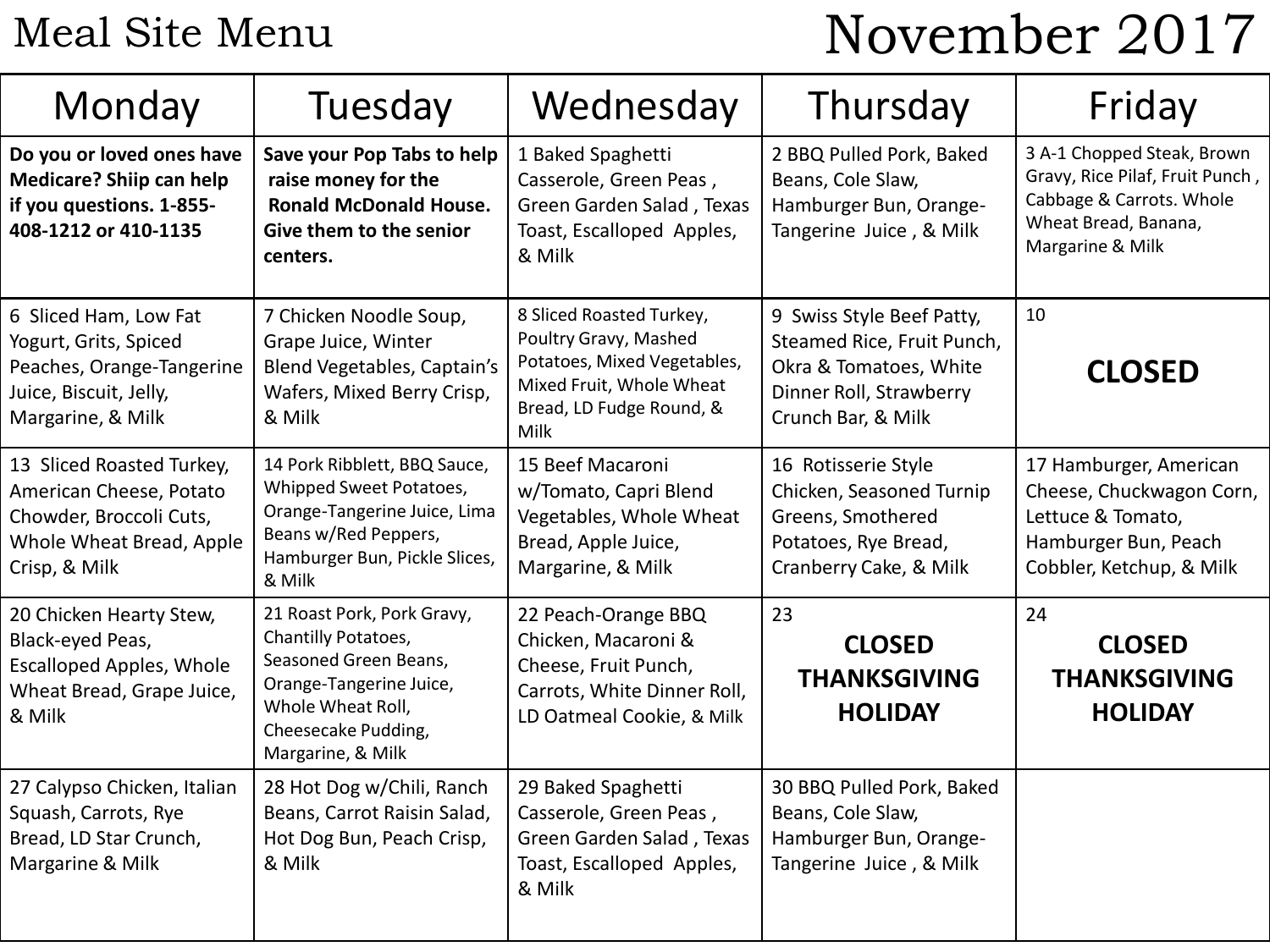### East Rockingham Meal Site East Rockingham Meal Site<br>135 Safie 6<sup>th</sup> Street, Rockingham, NC 28379 **November 2017** 910-997-8225

| Monday                                                                                                                     | Tuesday                                                                                                                                                                | Wednesday                                                                                                                                        | Thursday                                                                                                                           | Friday                                                                                                                                |
|----------------------------------------------------------------------------------------------------------------------------|------------------------------------------------------------------------------------------------------------------------------------------------------------------------|--------------------------------------------------------------------------------------------------------------------------------------------------|------------------------------------------------------------------------------------------------------------------------------------|---------------------------------------------------------------------------------------------------------------------------------------|
| Do you or loved ones have<br>Medicare? Shiip can help<br>if you questions. 1-855-<br>408-1212 or 410-1135                  | Save your Pop Tabs to help<br>raise money for the<br><b>Ronald McDonald House.</b><br>Give them to the senior<br>centers.                                              | 1 Baked Spaghetti<br>Casserole, Green Peas,<br>Green Garden Salad, Texas<br>Toast, Escalloped Apples,<br>& Milk                                  | 2 BBQ Pulled Pork, Baked<br>Beans, Cole Slaw,<br>Hamburger Bun, Orange-<br>Tangerine Juice, & Milk                                 | 3 A-1 Chopped Steak, Brown<br>Gravy, Rice Pilaf, Fruit Punch,<br>Cabbage & Carrots. Whole<br>Wheat Bread, Banana,<br>Margarine & Milk |
| 6 Sliced Ham, Low Fat<br>Yogurt, Grits, Spiced<br>Peaches, Orange-Tangerine<br>Juice, Biscuit, Jelly,<br>Margarine, & Milk | $\overline{7}$<br><b>CLOSED</b>                                                                                                                                        | 8 Sliced Roasted Turkey,<br>Poultry Gravy, Mashed<br>Potatoes, Mixed Vegetables,<br>Mixed Fruit, Whole Wheat<br>Bread, LD Fudge Round, &<br>Milk | 9 Swiss Style Beef Patty,<br>Steamed Rice, Fruit Punch,<br>Okra & Tomatoes, White<br>Dinner Roll, Strawberry<br>Crunch Bar, & Milk | 10<br><b>CLOSED</b>                                                                                                                   |
| 13<br><b>CLOSED</b>                                                                                                        | 14 Pork Ribblett, BBQ Sauce,<br>Whipped Sweet Potatoes,<br>Orange-Tangerine Juice, Lima<br>Beans w/Red Peppers,<br>Hamburger Bun, Pickle Slices,<br>& Milk             | 15 Beef Macaroni<br>w/Tomato, Capri Blend<br>Vegetables, Whole Wheat<br>Bread, Apple Juice,<br>Margarine, & Milk                                 | 16 Rotisserie Style<br>Chicken, Seasoned Turnip<br>Greens, Smothered<br>Potatoes, Rye Bread,<br>Cranberry Cake, & Milk             | 17 Hamburger, American<br>Cheese, Chuckwagon Corn,<br>Lettuce & Tomato,<br>Hamburger Bun, Peach<br>Cobbler, Ketchup, & Milk           |
| 20 Chicken Hearty Stew,<br>Black-eyed Peas,<br><b>Escalloped Apples, Whole</b><br>Wheat Bread, Grape Juice,<br>& Milk      | 21 Roast Pork, Pork Gravy,<br>Chantilly Potatoes,<br>Seasoned Green Beans,<br>Orange-Tangerine Juice,<br>Whole Wheat Roll,<br>Cheesecake Pudding,<br>Margarine, & Milk | 22 Peach-Orange BBQ<br>Chicken, Macaroni &<br>Cheese, Fruit Punch,<br>Carrots, White Dinner Roll,<br>LD Oatmeal Cookie, & Milk                   | 23<br><b>CLOSED</b><br><b>THANKSGIVING</b><br><b>HOLIDAY</b>                                                                       | 24<br><b>CLOSED</b><br><b>THANKSGIVING</b><br><b>HOLIDAY</b>                                                                          |
| 27 Calypso Chicken, Italian<br>Squash, Carrots, Rye<br>Bread, LD Star Crunch,<br>Margarine & Milk                          | 28 Hot Dog w/Chili, Ranch<br>Beans, Carrot Raisin Salad,<br>Hot Dog Bun, Peach Crisp,<br>& Milk                                                                        | 29 Baked Spaghetti<br>Casserole, Green Peas,<br>Green Garden Salad, Texas<br>Toast, Escalloped Apples,<br>& Milk                                 | 30 BBQ Pulled Pork, Baked<br>Beans, Cole Slaw,<br>Hamburger Bun, Orange-<br>Tangerine Juice, & Milk                                |                                                                                                                                       |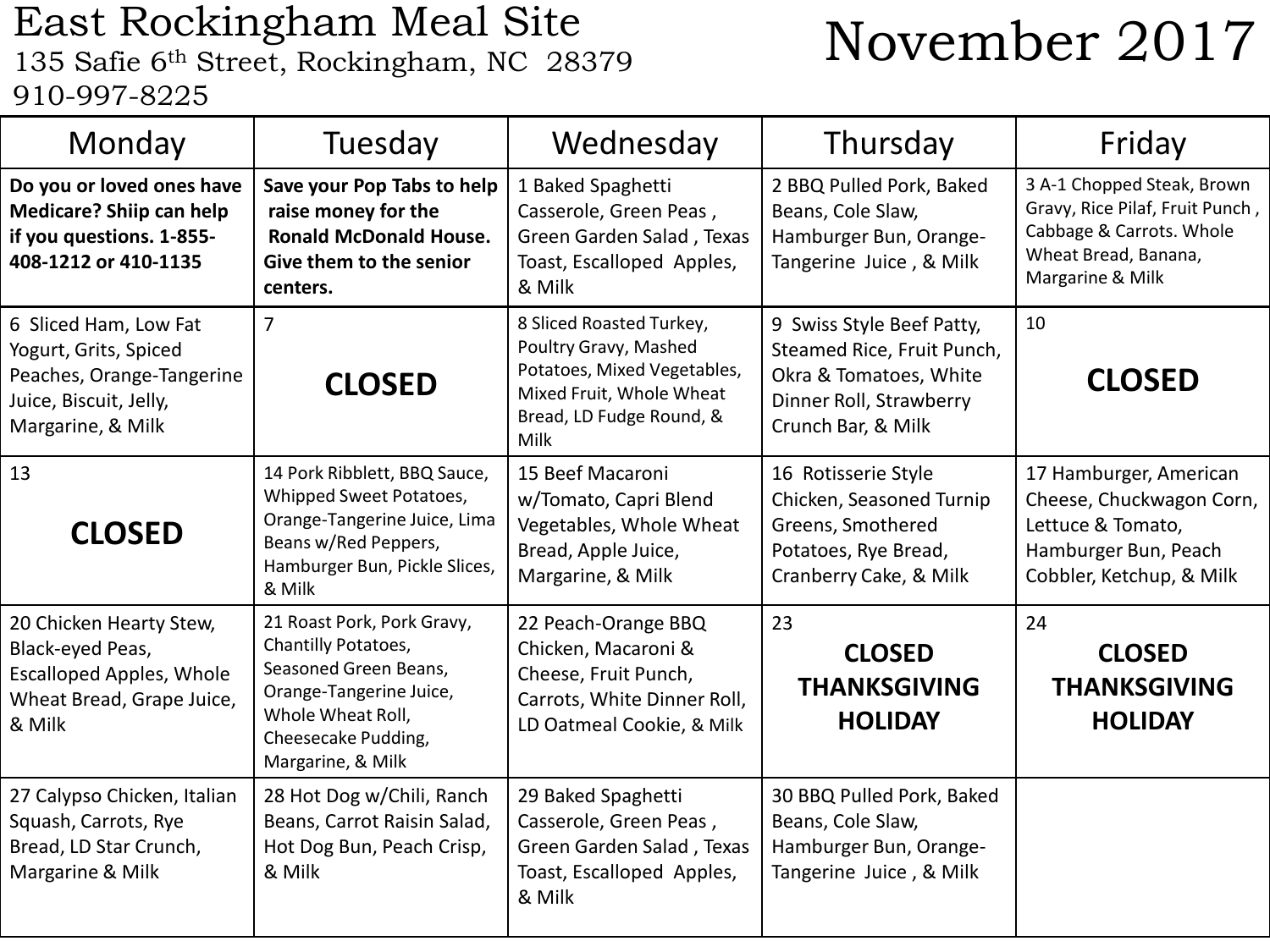## Ellerbe Meal Site<br>306 Millstone Road, Ellerbe, NC 28338 910-652-6006

# November 2017

| Monday                                                                                                                     | Tuesday                                                                                                                                                                | Wednesday                                                                                                                                        | Thursday                                                                                                                           | Friday                                                                                                                      |
|----------------------------------------------------------------------------------------------------------------------------|------------------------------------------------------------------------------------------------------------------------------------------------------------------------|--------------------------------------------------------------------------------------------------------------------------------------------------|------------------------------------------------------------------------------------------------------------------------------------|-----------------------------------------------------------------------------------------------------------------------------|
| Do you or loved ones have<br>Medicare? Shiip can help<br>if you questions. 1-855-<br>408-1212 or 410-1135                  | Save your Pop Tabs to help<br>raise money for the<br><b>Ronald McDonald House.</b><br>Give them to the senior<br>centers.                                              | 1 Baked Spaghetti<br>Casserole, Green Peas,<br>Green Garden Salad, Texas<br>Toast, Escalloped Apples,<br>& Milk                                  | 2 BBQ Pulled Pork, Baked<br>Beans, Cole Slaw,<br>Hamburger Bun, Orange-<br>Tangerine Juice, & Milk                                 | 3<br><b>CLOSED</b>                                                                                                          |
| 6 Sliced Ham, Low Fat<br>Yogurt, Grits, Spiced<br>Peaches, Orange-Tangerine<br>Juice, Biscuit, Jelly,<br>Margarine, & Milk | $\overline{7}$<br><b>CLOSED</b><br><b>Fruit Cake Trip</b>                                                                                                              | 8 Sliced Roasted Turkey,<br>Poultry Gravy, Mashed<br>Potatoes, Mixed Vegetables,<br>Mixed Fruit, Whole Wheat<br>Bread, LD Fudge Round, &<br>Milk | 9 Swiss Style Beef Patty,<br>Steamed Rice, Fruit Punch,<br>Okra & Tomatoes, White<br>Dinner Roll, Strawberry<br>Crunch Bar, & Milk | 10<br><b>CLOSED</b>                                                                                                         |
| 13<br><b>CLOSED</b>                                                                                                        | 14 Pork Ribblett, BBQ Sauce,<br>Whipped Sweet Potatoes,<br>Orange-Tangerine Juice, Lima<br>Beans w/Red Peppers,<br>Hamburger Bun, Pickle Slices,<br>& Milk             | 15 Beef Macaroni<br>w/Tomato, Capri Blend<br>Vegetables, Whole Wheat<br>Bread, Apple Juice,<br>Margarine, & Milk                                 | 16 Rotisserie Style<br>Chicken, Seasoned Turnip<br>Greens, Smothered<br>Potatoes, Rye Bread,<br>Cranberry Cake, & Milk             | 17 Hamburger, American<br>Cheese, Chuckwagon Corn,<br>Lettuce & Tomato,<br>Hamburger Bun, Peach<br>Cobbler, Ketchup, & Milk |
| 20 Chicken Hearty Stew,<br>Black-eyed Peas,<br><b>Escalloped Apples, Whole</b><br>Wheat Bread, Grape Juice,<br>& Milk      | 21 Roast Pork, Pork Gravy,<br>Chantilly Potatoes,<br>Seasoned Green Beans,<br>Orange-Tangerine Juice,<br>Whole Wheat Roll,<br>Cheesecake Pudding,<br>Margarine, & Milk | 22 Peach-Orange BBQ<br>Chicken, Macaroni &<br>Cheese, Fruit Punch,<br>Carrots, White Dinner Roll,<br>LD Oatmeal Cookie, & Milk                   | 23<br><b>CLOSED</b><br><b>THANKSGIVING</b><br><b>HOLIDAY</b>                                                                       | 24<br><b>CLOSED</b><br><b>THANKSGIVING</b><br><b>HOLIDAY</b>                                                                |
| 27 Calypso Chicken, Italian<br>Squash, Carrots, Rye<br>Bread, LD Star Crunch,<br>Margarine & Milk                          | 28<br><b>CLOSED</b><br><b>Pamper Day</b>                                                                                                                               | 29 Baked Spaghetti<br>Casserole, Green Peas,<br>Green Garden Salad, Texas<br>Toast, Escalloped Apples,<br>& Milk                                 | 30 BBQ Pulled Pork, Baked<br>Beans, Cole Slaw,<br>Hamburger Bun, Orange-<br>Tangerine Juice, & Milk                                |                                                                                                                             |